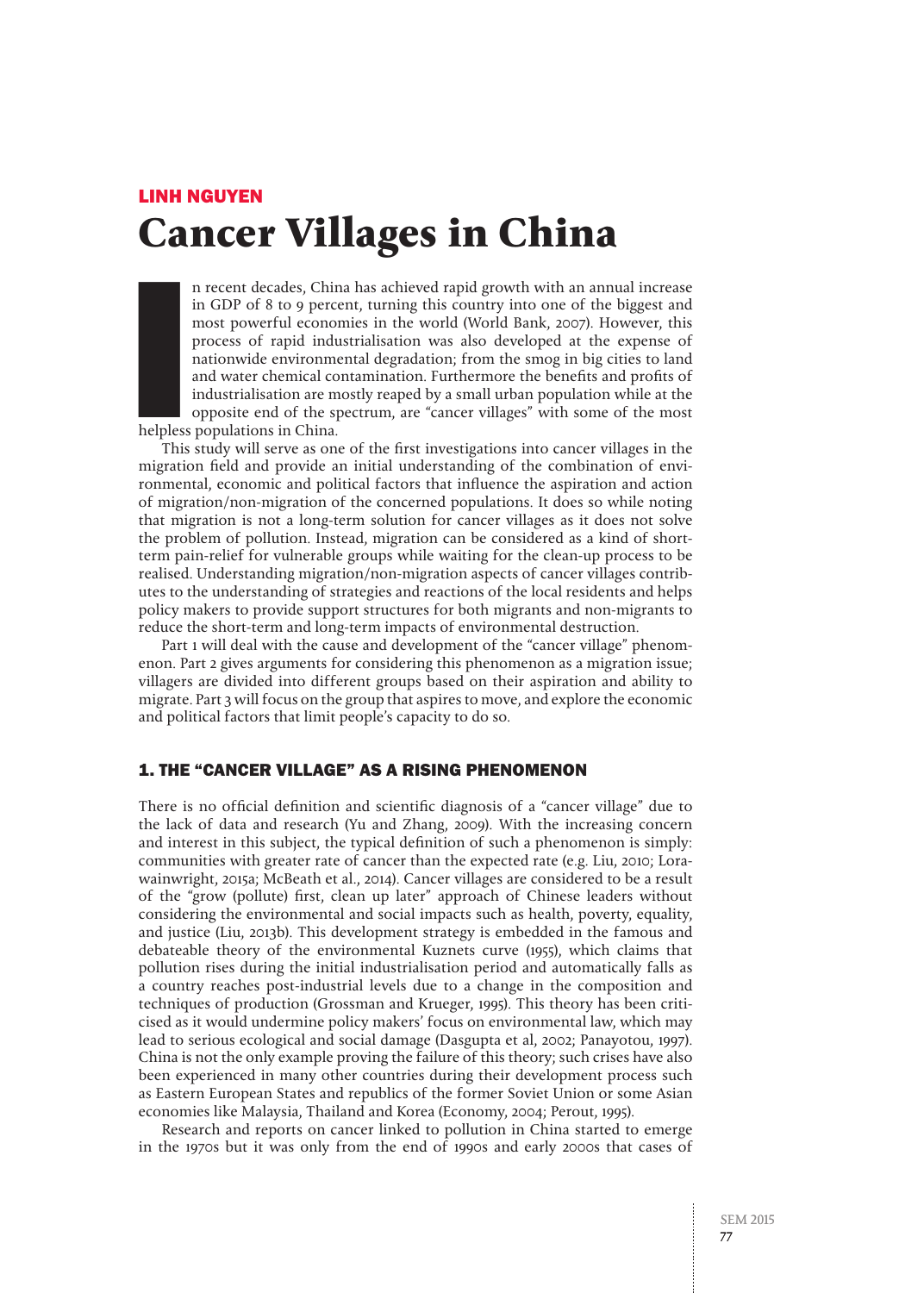cancer villages, such as Shangba or Xiaojizhuang, caught the attention of media and NGOs (Liu, 2010; McBeath et al, 2014; Watts, 2010; Watts, 2008). Cancer villages are mostly linked with the chemical industry, paper factories, or resource extraction and processing (Lora-Wainwright and Chen, 2015). Since available official information is rather limited, there have been varied attempts by researchers and activists to map the cancer villages such as those undertaken by Deng Fei and Lee Liu (Watts, 2010; Liu, 2010). Their maps show a concentration of cancer villages lying in Eastern China, with a strong correlation between the high percentage of cancer villages downstream and large industrial activities upstream.

One famous example is the Huai River Delta, home to tens of thousands of small factories, which freely dump their waste into the river causing large-scale health issues, damage to fisheries and crop failures, thus affecting the lives of over 150 million people in Henan, Anhui and Jiangsu Provinces (Economy, 2004). In Huangmenying village along the Huai River, around 80% of young people are ill all year round (Liu, 2013a). The problem is worsened by the poor management of dams and reservoirs along the river, creating flooding and limiting the river's capacity to dilute the pollutants (Economy, 2004). Heshan village in Hunan Province is another example: the water is heavily polluted by arsenic, listed as carcinogenic to humans by the World Health Organisation, from mines and chemical plants (Lee, 2014). In the past two decades, 157 villagers have died of cancer and another 190 have developed cancer due to arsenic poisoning out of a population of about 1,500 (Lee, 2014). Water and soil contamination also destroy local agriculture. Rice can no longer be grown and other plants also die when rain washes airborne pollutants into the fields (Lee, 2014). Longling villagers suffer from air pollution from nearby fertilizer and steel



Figure 1. The cancer village phenomenon by province, China, 2009. (Liu, 2010)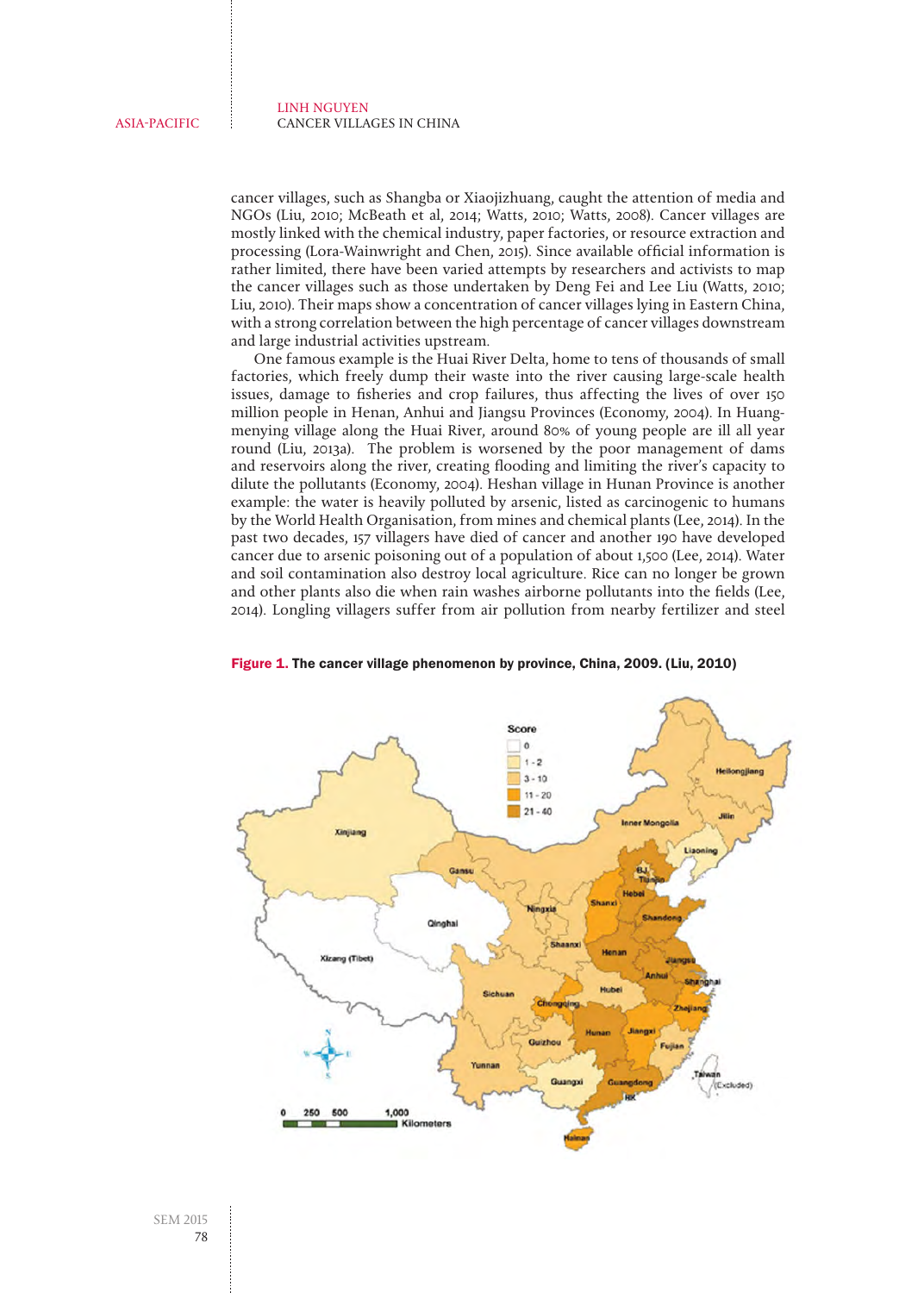factories (Liu, 2010). With a population of 154, only four out of thirty families have not had a cancer victim while cancer killed four entire families (Liu, 2010). In Dongjing village, where a chemical industry is located, which produces phloroglucinol and o-chlorophenol, villagers stated that "the air became smelly, thick and unbearable, fish and prawns died, the water tasted strange and turned red" (Lora-Wainwright and Chen, 2015, p.16 ). The water tests showed that the amount of chloride was as high as 2000 times above the safety standard (Lora-Wainwright and Chen, 2015).

After years of public speculation by local populations, international media and Chinese activist groups, the Chinese government first acknowledged the existence of the cancer village phenomenon in a report of the Ministry of Environmental Protection in 2013 (MEP, 2013; BBC, 2013). The report stated that the toxic chemicals have caused many environmental emergencies linked to water and air pollution and there are even some serious cases of health and social problems like the emergence of cancer villages in individual regions. However, two months later, health and environmental officials of China refused to validate the report's wording, claiming that the acknowledgement of the environmental ministry was a mistake and restricted the usage of the "cancer village" term in local media (Kaiman, 2013). Yet, the government continuously displays efforts to address the pollution problem. In April 2014, the first amendments to the country's environmental protection law in 25 years were passed, promising greater power for environmental authorities, harsher punishment for polluters and encouragement of non-government groups in environmental management (Kaiman, 2014; Bloomberg News, 2014). However, the gap between government policy and its implementation will still prove a major challenge for China over the coming years due to the top-down policy design, lack of political will, lack of capacity at the local level, and civil society's limited power to speak out.

## 2. THE NECESSITY OF CONSIDERING CANCER VILLAGES AS A MIGRATION ISSUE

There have been studies on the possible impact of migration on the creation of cancer clusters (e.g. Contreras, 2008; Admin et al., 2010) but none of them has analysed the influence of cancer clusters on the residents' migrational aspirations and ability to migrate. In the case of cancer villages in China, resident relocation is often briefly mentioned as a solution alongside pollution mitigation, factory relocation and alternative sources of natural resources, which in most cases is drinking water (e.g. Yu and Zang, 2009). Clearly, reallocation is not the first choice for the government due to its costliness, the complication in planning for the relocation itself as well as supporting a post-relocation programme and the risk of other villages demanding similar treatment. Additionally, it is fair to say that relocation is only a short-term measure, as it does not solve the root cause of problem in a way that environmental restoration and environmental policy enforcement would do. However, it is hard to ignore the existing and urgent demands of residents in cancer villages to be relocated, especially where alternative distribution of critical resources such as farming soil, clean water or clean air is difficult. Furthermore, the involuntary migration of villagers, without support from the government or other parties, usually lacks the capacity and skill to help people to sustain themselves financially. This will create a social burden and instability in the destination. This is especially true for many villagers in cancer villages, who were previously farmers with limited education. Yet, there are also villagers who do not move despite suffering from environmental hazards, due to their lack of capacity to migrate. Considering the scale and the possibility of an increase in the number of cancer villages, both cases are undesirable for the long-term development of the country. As a result, cancer villages and migration issues require better understanding by policy makers in order to provide appropriate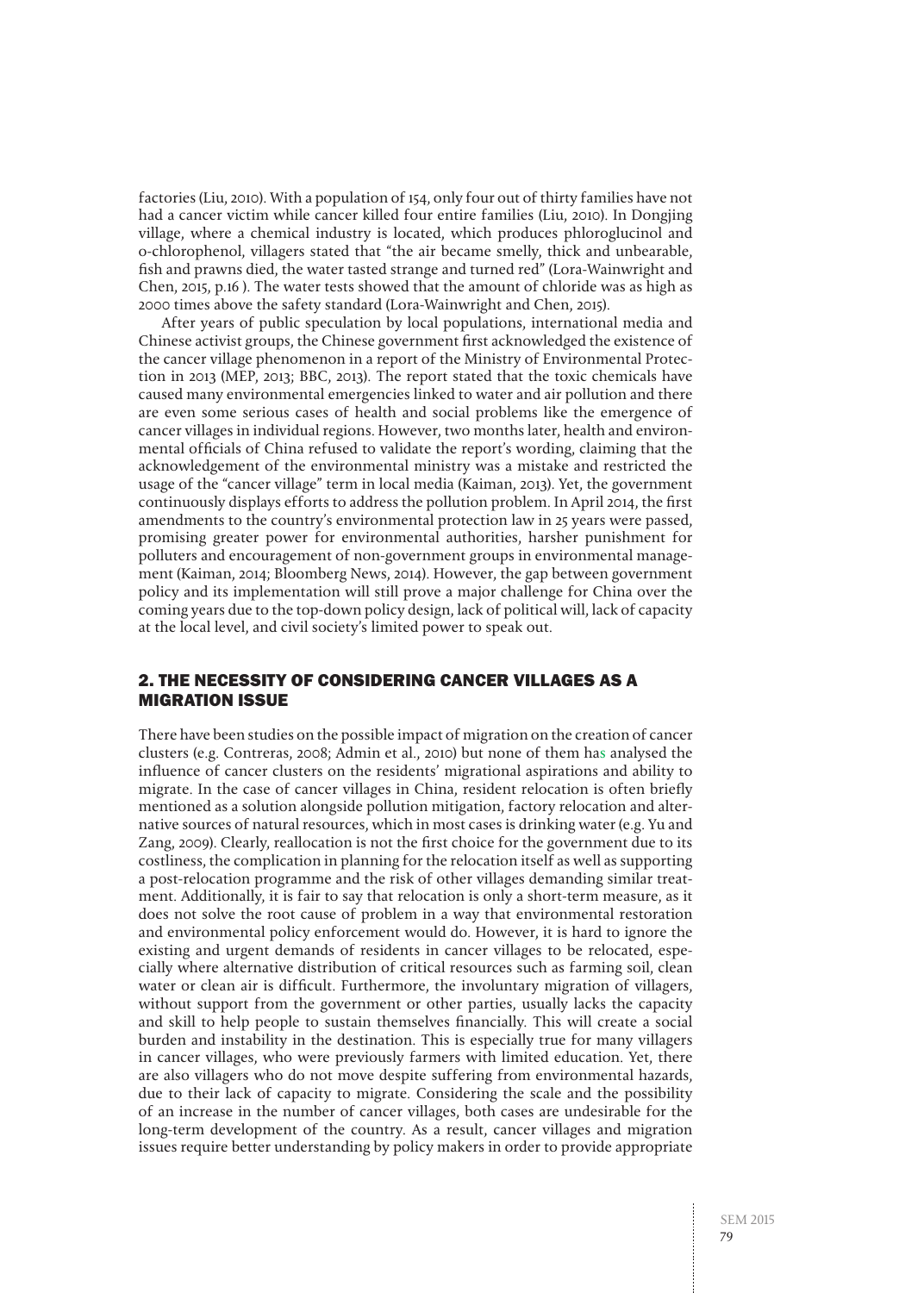support structures and to minimise individual (both migrants and non- migrants) and societal costs.

In slow onset cases of environmental degradation in cancer villages, populations can be categorised by their willingness and their ability to move, which is the result of various factors involving their economic and political situation (Bates, 2002). Aspiration for resettlement does not only depend on the pollution level but also on their perception of the possibility to win over polluters, which is largely based on the support of government and non-government actors such as the media, NGOs, educated leaders as well as the economic reliance of villagers themselves on the industries in question (Lora-Wainwright et al., 2012; Yang and Lennon, 2010; Tilt, 2013). In cases with support from third parties and some of the leading villagers usually involving the most educated individuals – villages actually did continuously fight to put a stop to pollution (for example, the cases of Qiugang and Shangba villages). As a result, they were more willing to stay in their polluted village with the hope of obtaining justice, and waiting for the recovery of their land. Others might decide to stay even without the hope of improving their living standards, usually older people who have an emotional connection to their homeland (Horn, 2013), or because their status and privileges in the village would drop significantly were they to relocate to a city, especially for elderly males (Carr, 2005). Such cases can be listed as "voluntary immobility". On the other hand, previous experiences of unsuccessful protests could also dampen villagers' faith in the possibility of state protection, and discourage their attempts to stop pollution (Lee, 2014; Liu, 2011; Liu, 2013a). Additionally, the difficulties in proving a causal link between cancer and a specific pollutant in court also motivated villagers to reframe their demands to polluting firms and the local government, shifting from demands for a cleaner environment and better health, to demands for financial compensation for losses incurred (Lora-Wainwright et al, 2012). Both cases might lead to the wish to move as an escape from pollution.

However, the aspiration to migrate does not necessary lead to the act of migration due to differences in the ability to move from villager to villager. Migrants from cancer villages can be categorised as one type of environmental refugees: "people affected by the gradual deterioration caused by anthropogenic alteration of their environment" (Bates, 2002 p. 473; El – Hinnawi, 1985). Two categories of environmental displacement can be discerned: temporary displacement due to disasters or permanent displacement due to drastic environmental changes (El – Hinnawi, 1985). Among cases of migration from cancer villages, resettlements were mostly self-organised and rarely received any state support. Meanwhile, remaining cases, who "wish to move but remain in situ", find themselves in a situation of "involuntary immobility" (Jónsson, 2011, Black and Collyer, 2014). According to Bates (2002), the poor are normally the most vulnerable to environmental disruption which leads to migration. In many cancer villages, the poorest and most vulnerable groups are usually those that do not have sufficient means to relocate, locking them into a downward spiral of poverty and health crises.

## 3. STRUGGLING TO MOVE

## 3.1 Environmental refugee: the absence of official reports

Large-scale centrally organised evacuation due to a toxic environment has been recorded in other countries as well as in China. In the U.S., 950 families in Love Canal were permanently relocated using government funds due to toxic waste disposal in 1980 (Brown, 2011). More recently, the 2,000 or so residents of Tuzköy have been re-settled by the Turkish government since 2010 due to widespread cancer and lung disease linked to erionite, a rare and highly toxic mineral present in local rock (Christie-Miller; 2013). Relocation due to environmental degradation in China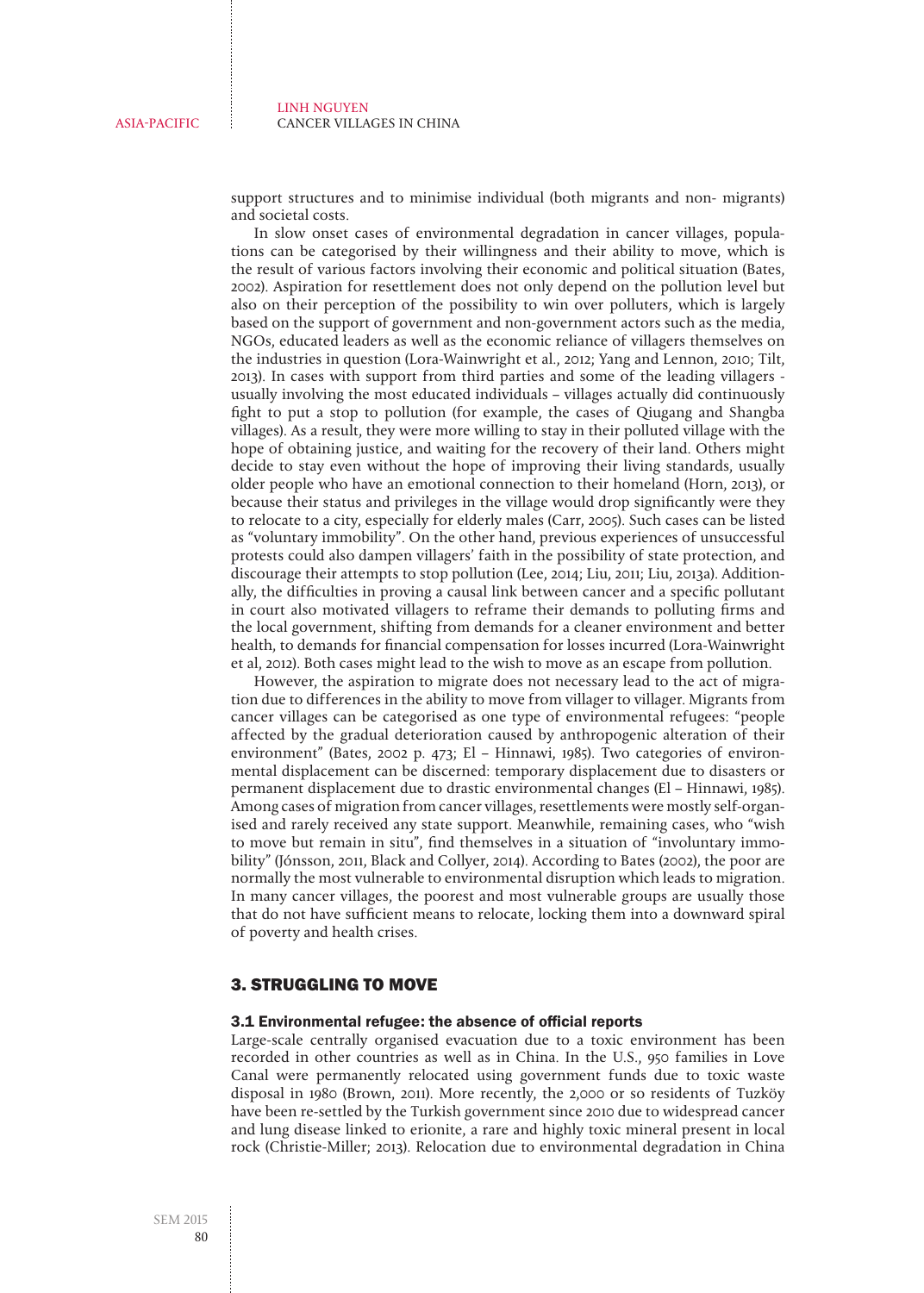is rather rare and action undertaken is usually slow and belated, following years of public and media speculation and the revelation of serious consequences. In 2009, 150,00 residents in Jiyuan, Hebei Province were relocated after more than 1,000 children had tested positive for lead poisoning (BBC, 2009; Liu, 2010). In 2009, the project was expected to cost 1bn Yuan (\$146m) and was to be paid for by the lead company (BBC, 2009; Liu, 2010). However, no clear timetable for relocation was set nor any official report published on the movement provided.

In the cases specifically related to cancer villages, however, there are no official reports relating to relocation. This may be due to the sensitivity and widespread nature of the issue. As 499 villages have been identified as "cancer villages", clearly relocating each and every member of the affected communities is an enormous challenge for the government (Liu, 2010). Furthermore, the relocation of one village may lead to increasing demand for similar treatment from other villages, which would potentially increase existing tensions and social instability. Such reasons may motivate the government to refuse to acknowledge the problem of cancer villages and prevent related information from being published. Many media outlets, researchers and NGOs reporting on cancer villages mention the obstruction of the local governments regarding their efforts to approach villagers and collect data (e.g. Yang and Lennon, 2010; Brown, 2012).

Another challenge for data collection related to environmental refugees from cancer villages is that, due to the lack of a centralised relocation programme, most of the movement is self-organised. It can be either totally self-financed by villagers, or partly financed by the government or by compensation from polluters in cases where villagers successfully gained government recognition of pollution or launched a successful lawsuit, even the amount of such compensations is usually extremely low (such as the case of Qingpuling village – Li, 2014; Liu, 2010). In the context of slow onset environmental degradation like the situation in cancer villages, environmental hazards largely influence local economies, especially for farmers whose livelihoods are more sensitive to natural conditions. This also infers difficulty as to data collection since the decision to move will rarely be exclusively due to environmental factors, but also due to economic reasons (Bates, 2002). Moreover, the rapid and unprecedented process of urbanisation in China has attracted a large flow of labour from rural to urban areas, which makes it extremely difficult to distinguish between environmental and economic factors leading to migration. This difficulty is especially true for the young and educated groups, who usually have a greater ability to move and are the most likely to move irrespective of the pollution issue. In the case of Heshan, where the environment has been intoxicated by mines and chemical plants, young individuals have moved out of the village while old and retired people remained (Lee J., 2014). On the other hand, in the cases of farmers who are forced to leave their hometown without the necessary transferable skills to find employment in their destination, such relocation may provide a better living environment, but it is unlikely to elevate migrants out of poverty. Unplanned large-scale rural-urban migration due to environmental issues will add to the existing tension around urbanisation issues such as food security, health, education, already facing China (Chen, 2007; Gong et al, 2012; Quan, 1991).

Finally, the absence of data might reflect the absence of relocation itself, suggesting the existence of a broad category of involuntary immobility.

## 3.2 Involuntary immobility or the "cancer village" dilemma

The lack of migration flows in the context of a heavily polluted environment raises the issue of involuntary immobility. This phenomenon is not only an environmental health problem but is also deeply rooted in social, cultural and political issues. People are trapped in a toxic and hazardous living environment due to their poverty, their lack of power to speak out and the deep-seated inequality in the fast developing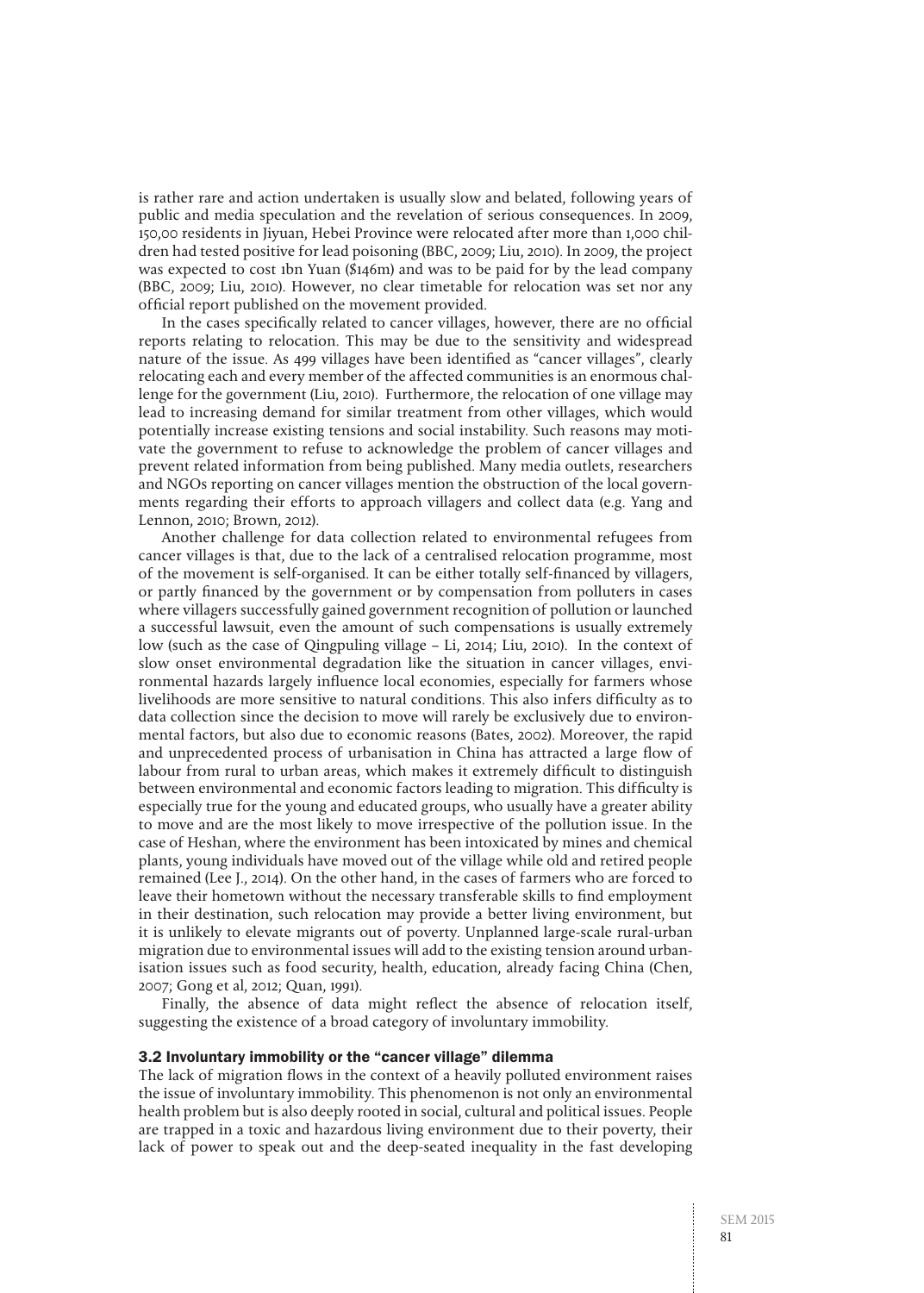economy. Tragically, the three factors are both initially the cause of the cancer village phenomenon and also the reasons that lead to the prolongation of the issue. These self-propagating problems have locked cancer village victims in a downward spiral of poverty and health crisis without the ability to relocate. The following sub-section will analyse the different barriers and constraints that prevent people from having recourse to migration. It is important to mention that that these barriers are rarely separate but rather intertwined and have a cause and effect relationship.

### Poverty and social inequality

Poverty in rural areas coupled with the socio-economic policies of the Chinese government, which deepen social inequality, partly cause the widespread pollution in villages. The imbalanced environmental policy and clean-up programmes which focused on protecting citizens in cities and the lax implementation and monitoring of pollution in rural areas created the movement of toxic plants from the municipal districts of modern cities to nearby rural areas (Liu, 2013a; Watt, 2010). Liu (2013a) described how the 1996 "Developing Model Cities Programme", introduced by the Chinese government as a response to the environmental crisis, did not stop pollution but instead drove the movement of polluting factories from urban to rural areas. The thirst for development of both local government and residents and the lack of monitoring capacity allowed for an extremely limited enforcement of environmental regulation in villages (Lora-Wainwright and Chen, 2015; Liu, 2013). This enabled factories to pollute and avoid investment in waste management. When the consequences of their pollution are revealed, local governments have their hands tied due to their dependence on industrial tax revenues, while the residents struggle with health problems, lose their livelihoods, and thus suffer from increasing poverty (Lora-Wainwright and Chen, 2015; Liu, 2001). In some cases, the livelihoods of local villagers also greatly depends on the polluting plants, either directly through employment, or through compensation, which will be discussed in greater detail below (Lora-Wainwright and Chen, 2015; Van Rooij B. et al, 2012). These factors also discourage victims from taking action to either stop pollution or relocate.

The ramifications of pollution have also weakened the financial capacity of villagers to relocate. Commonly, a high proportion of residents in cancer villages were farmers whose income suffered significantly in the polluted areas as their agriculture resources, such as water and soil, were destroyed (Liu, 2015). These residents are also most exposed to pollution due to their lack of knowledge, their limited financial capacity to protect themselves – for instance by buying clean water, or migrating given that their daily life requires more contact with contaminated water and soil. In many families, cancer victims were the main source of income, a fact which significantly reduced household incomes and was exacerbated by the need for expensive treatment and extra care from others (Philips, 2015; McKenzie, 2013; Wolf, 2014; Horn, 2013). The cost of treatments can as amount to the equivalent of several years' income for villagers, forcing them to sell land, borrow money or use up their savings (Liu, 2015; Watts, 2010; Lee, 2014; Brown, 2012). Even comparatively wealthy households experienced financial difficulties after paying for their family members' treatment, leaving them with no ability to pay back debts, and thus facing the risk of having to sell their property (Brown, 2012; Lee, 2013; Watts, 2010). Due to the lack of medical care, sanitation, financial wherewithal, and environmental awareness in rural areas, many victims are diagnosed with cancer at a very advanced stage, which increases both medical costs and the mortality rate (Liu, 2013a; Yang and Fang, 2006). Health damages coupled with financial crises deepens households' povert levels. Furthermore, residents in rural areas are also less likely to have formal education and skills that can be transferred to other sectors, which could enable them to find jobs in cities. Their illness, serious poverty and lack of transferable skills in turn magnify their vulnerability to environmental deterioration without the capacity to relocate (Black and Collyer, 2014).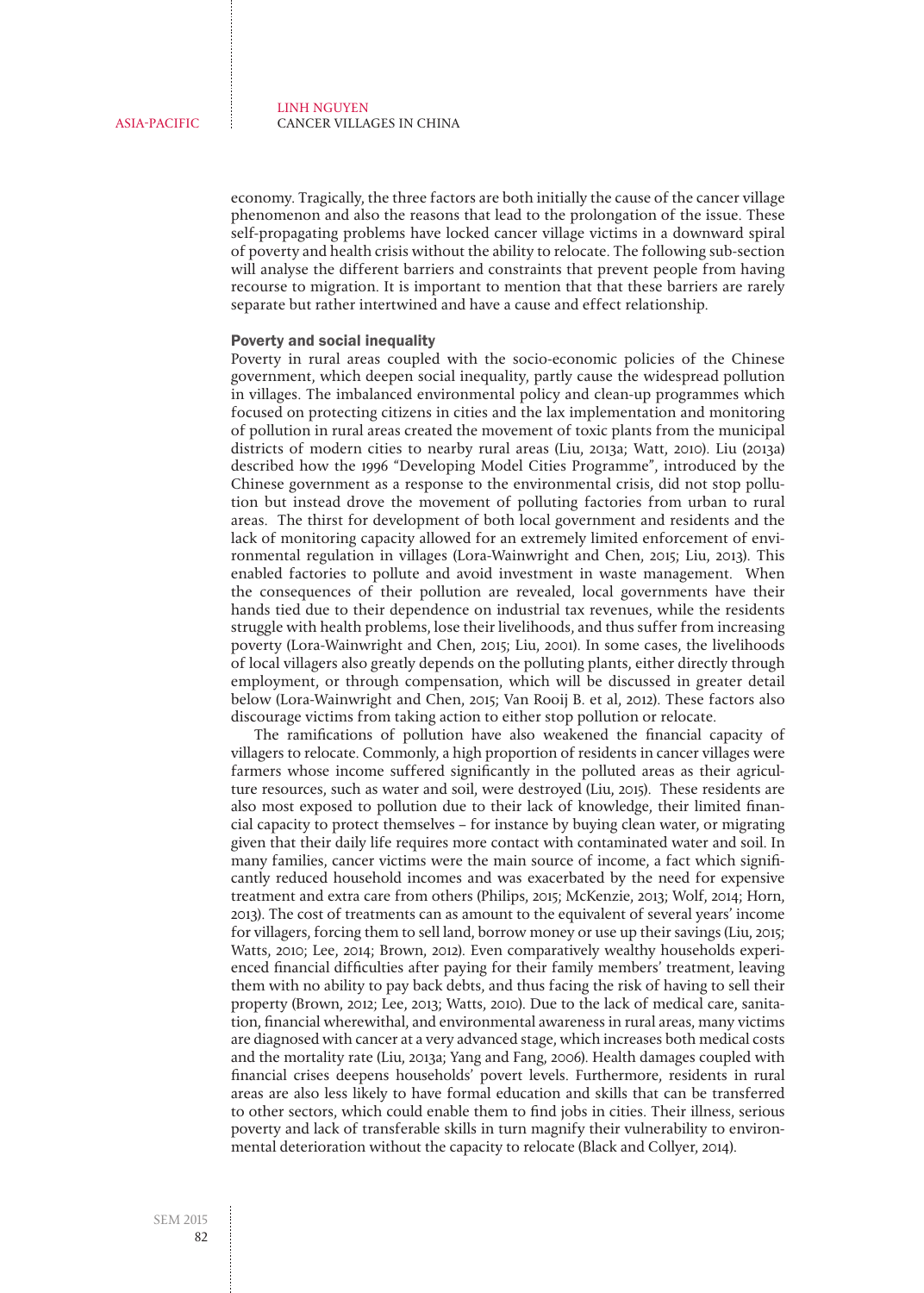#### Little power to speak out and a lack of government support

Villagers that are struggling to finance their relocation also face challenges in gaining acknowledgement and support from the government as well as from polluters to facilitate their relocation to a new area. This is firstly due to the lack of knowledge and difficulties in providing valid scientific evidence that would demonstrate the correlation between pollution and health problems. As previous studies show, villagers' data collection methods are rather simple: listing the number of deaths diagnosed as being due to cancer, keeping pictures of their dead livestock and crops, collecting samples of contaminated water and soil (Lora-Wainwright and Chen, 2015; Sant, 2013). Such practices were described by Lora-Wainwright and her colleagues (2012) as being of a politically sensitive nature which serves to attract attention and demand redress, and which earns villagers attention from the media and activist groups and, in turn, provides them with a degree of political capital which they otherwise be unlikely to have. However, they have no scientific evidence that links the illness to pollution, which is a major obstacle for villagers in gaining recognition by the government and the courts (Lora-Wainwright et al, 2012; Phillips, 2015). Furthermore, the villagers also face the problem of collecting data from industrial sites. In Dinbang, for example, villagers are not legally entitled to enter the factory or to demand full records of a factory's emissions (Lora-Wainwright et al, 2012).

Identifying which pollutants lead to cancer, and the factories from which they are emitted in regions where there are multiple polluters, is yet another challenge for villagers. Huai River is an extreme example where there are tens of thousands of factories along the river basin freely dumping both treated and un-treated waste into the river (Economy, 2004). This makes it extremely difficult to identify specific cancer-causing agents in amongst the various disease-causing agents (Yang and Zhuang, 2014). Similarly, Wuli village in Zhejiang province, the centre of China's textile industry, and Xinglong village in Luliang County, both suffer from waste dumping by more than one polluter (McKenzie, 2013). The challenge of proving the correlation between cancer and a particular pollutant is not only faced by villagers but also by scientists and professors. Song Weimin, a specialist in environmental health at Fudan University in Shanghai, has stated that as the list of physical, chemical and biological factors continues to grow, the connection between cancer and pollutants has become, against all obvious logic, harder to prove (Horn, 2013).

Secondly, victims do not always receive support from the local authorities, who play an important role in the success of villagers in claiming governmental recognition and compensation from polluters for their relocation. China has created over 100 national environmental laws and regulations but enforcement is mostly left to local officials, who are faced with a potential conflict of interest due to corruption and the tax revenues that local authorities receive from polluters (Yang and Lennon, 2010). Lora-Wainwright and Chen (2015), in their study of nine cancer village sites, concluded that the amount of government support to villagers' campaigns varies between different levels of government. For other cases, village leaders can also prevent bottom-up regulation (Liu, 2010).

In many cases, village leaders protect industries and prevent local protests due to the fear of losing tax revenue from polluting factories and in order to maintain order (Lora-Wainwright and Chen, 2015; Liu, 2001). As mentioned above, factories have moved to poor rural areas and many of them have become the main source of revenue for local governments as well as providing employment for residents. Corruption has been reported by villagers. The village leader in Tazu initially organised a joint petition to the town government complaining about the pollution from Linchang, a state-own factory; but villagers subsequently claimed that he received gifts from the factory to stop pursuing the petition (Van Rooij et al, 2012). Sometimes, village officials are owners or managers of the polluting enterprises thus creating a conflict of interest (Lora-Wainwright and Chen, 2015). At the township and county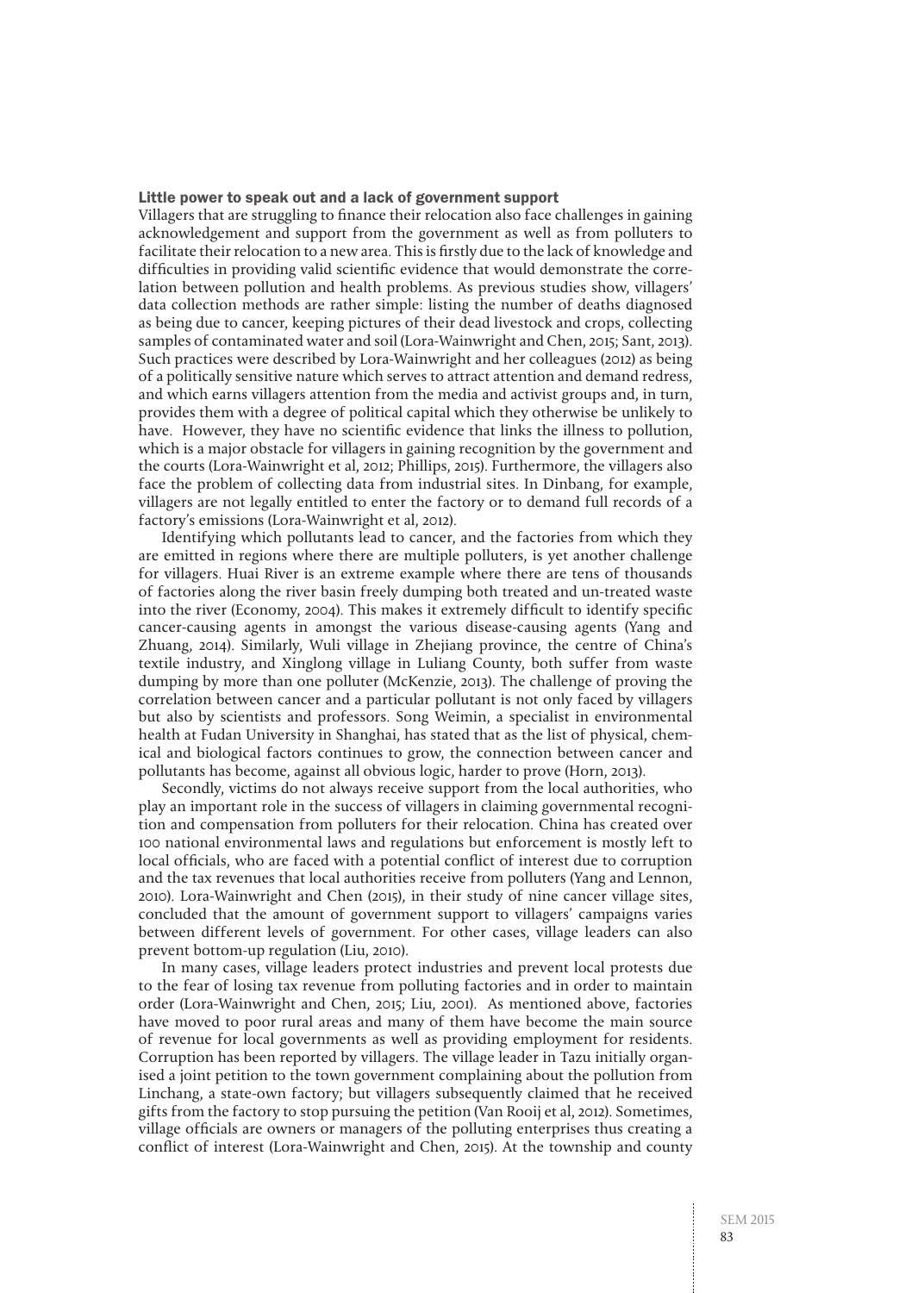level, Lora-Wainwright and Chen (2015) claimed that there are mostly always negative responses to the villagers' complaints at the initial stage. The most common outcome, as they pointed out, is the avoidance of responsibility and placement of pressure back on to local governments to maintain social stability and to deal with pollution. In the case of Qiugang, the village Party Secretary received an order to stop the villagers from reporting about pollution to Beijing and the protestors faced violent threats from factory owners and the local government (Yang and Lennon, 2010). Villagers' protests were blocked by the authorities and deemed a threat to the peace and stability of the community (Watts, 2010; Lora-Wainwright and Chen, 2015).

 Support of third parties such as the press, NGO and researchers is an important force empowering cancer village victims to claim for compensation and relocation. Lora-Wainwright (2010) claimed that it is only when an intensive level of press coverage does threaten the status quo of a region and potentially damages its attractiveness to investors and tourists, that pressure and funding exerted from a higher level enable and require the township and counties to take action, such as in the case of Shangba and Huangmengying. There are an increasing number of reports on cancer villages in well-known Chinese media, which are mostly State-controlled, as well as in the international media, especially in the first half of 2013 after the official citing of cancer villages in the Ministry of Environment's document (Liu, 2010; Lora-Wainwright and Chen, 2015). NGOs, such as Greenpreace, also support villagers both indirectly, by running campaigns or raising awareness, and directly, by supporting data collection and defence in court. The recent victory of Qingpuling villagers in a legal battle against a local waste processing plant was achieved after 5 years thanks to continuous support from a volunteer environmental lawyer from the Center for Legal Assistant to Pollution Victims (Philips 2014). In the case of Qiugang, villagers received support and advice from Green Anhui, an NGO founded in 2003 by 17 students, to bypass the barriers and threats of polluters as well as local government and to push for the relocation of toxic plants. Cancer villages have also received attention from Chinese and foreign researchers, which helped to greatly improve the standard of research concerning the phenomenon and to bring cancer village issues into formal discussions. Researchers such as Lora-Wainwright, Ajiang Chen and Lee Liu spent years in the field to follow up different cases, collect data and bring a better understanding of cancer villages to light (Lora-Wainwright and Chen, 2015; Liu, 2010). However, such successful cases are few and far between as local governments largely prevent the involvement of third parties. Mostly all media, researchers and NGOs reporting on cancer villages talk about the obstruction from local governments with regard to approaching villagers and collecting data (e.g. Yang and Lennon, 2010; Brown, 2012). Local media was barred from reporting an accident by order of the local government (Van Rooij et al, 2012; Economy, 2004). It is especially difficult for foreign organisations or individuals to carry out research in highly sensitive cancer villages, and this has generated significant controversies (Lora-Wainwright and Chen, 2015; McBeath et al, 2014). Not only outsiders but also activists from the villages have been closely monitored by the State's and factories' security officers to prevent them from reporting to the central government or providing information to third parties. In Qiugang, villagers were not allowed to send their complaints to Beijing and a protester was violently threatened (Yang and Lennon, 2010). Famous activists such as Wei Dongying or Hou Daishan have been threatened and prevented from interacting with outsiders (Wolf, 2014; Sant, 2013).

In cases where villagers won lawsuits against polluters, the difficulties in proving the correlation between cancer and pollutant made villagers limit their redress to only economic damages, putting aside health damages (Liu, 2011, Lora-Wainwright et al, 2012). This resulted in a very low level of compensation, which does not provide them with the sufficient financial capacity to move. In the case of Qingpuling village, for example, the successful legal proceedings against a toxic plant only led to the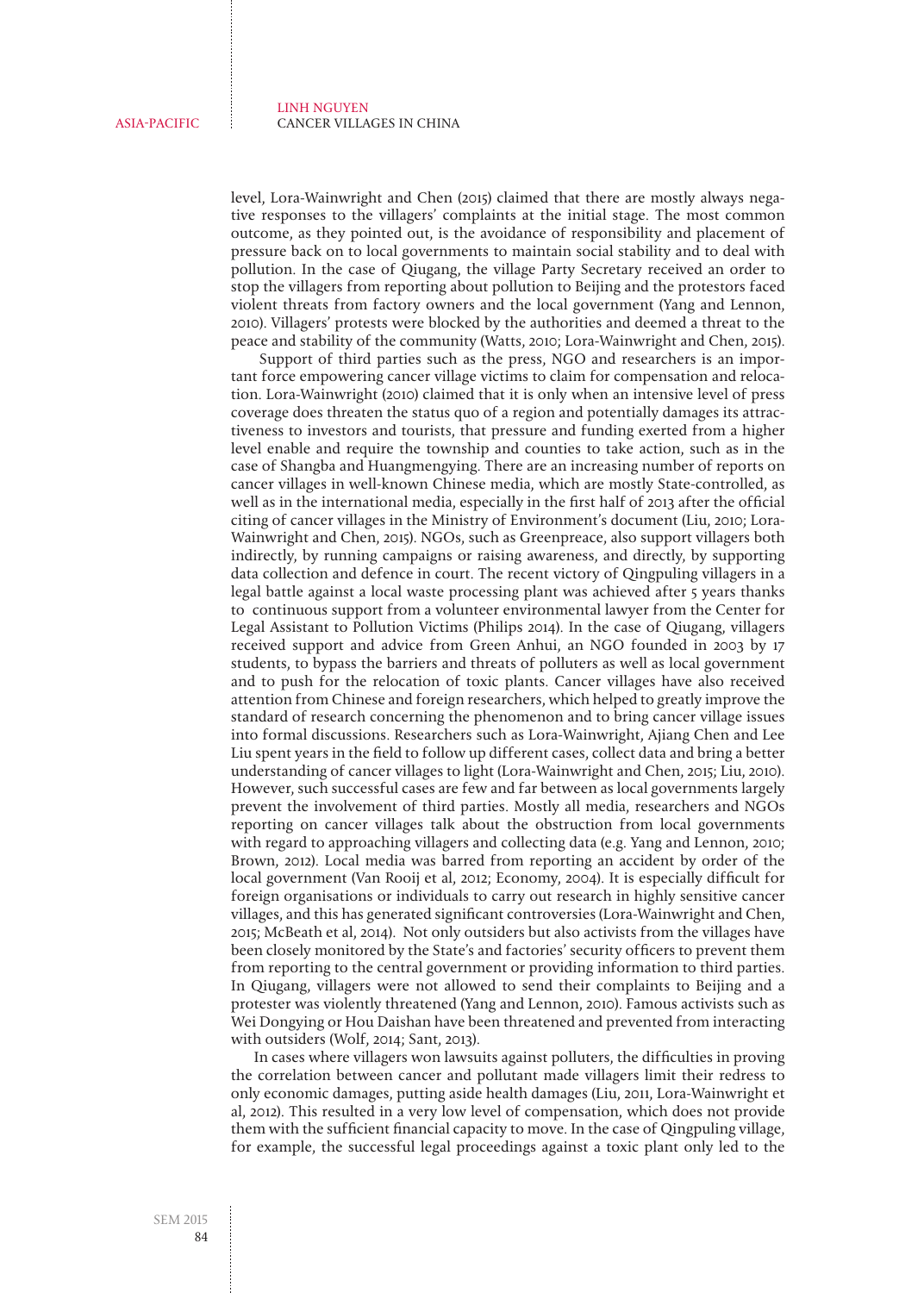payment of 6 million yuan (\$976,626) by the factory shared among 600 villagers - a mere 6,000 yuan per person - and no concrete link has been established between the villagers' illnesses and the pollution (Phillips, 2014; Li, 2014). In Zhumuzu village, the requirement for relocation of villagers after 10 years was met with a payment of 200,000 yuan from the government to each family (Global Times, 2015). However, this amount is far from enough for villagers to purchase an apartment elsewhere (ibid.). Furthermore, while such successful legal proceedings may lead to relocations or the closing-down of polluting enterprises, they do not necessarily require such enterprises to clean up the effects of pollution. The documentary on the situation in Quigang village is a case in point; after years struggling with the population and fighting against industries as well as their local government, Quigang villagers were finally successful in having polluting factories move out of their area but then faced the new challenge of resolving the problem of chemical residues, which may require a new court case (Yang and Lennon, 2010). Similarly, villagers in Heshan are still suffering from cancer and agricultural damages caused by the poisoning of water and soil by arsenic left behind by mines and chemical plants that had been operating in the area since the 1950s and which closed down in 2011 due to their pollution levels (Lee, 2014). In such cases, villagers may end up becoming increasingly dependent on the compensation provided by polluting companies as their source of income, which dampens their courage to fight to put a stop to pollution, trapping them in a spiral of health problems and economic poverty that increasingly undermines their ability to move (Van Rooij et al., 2012).

## **CONCLUSION**

Due to the degradation of the living environment and to the lack of power to speak out, the strategies of populations in cancer villagers are not a simple matter of whether to move or to stay, also including the murky issue of whether or not to continue fighting for a clean environment. Their aspiration and ability to migrate are largely formed by their expected outcomes from protest, which is influenced by the support of internal parties, such as village leaders or educated villagers, or external parties, such as the media and NGOs. Among migration groups, the respective economic and environment-related aspirations to relocate are difficult to untangle. Moreover, many environmental refugees from cancer villages are farmers whose education and skills are too limited to earn a stable living in their new destinations. The most vulnerable group is the population left behind, forced to bear the health damage and heightened poverty due to its inability either to move or to obtain alternative resources, which in turn worsens the situation of such villagers. Both cases are undesirable due to the potential to increase inequality as well as to create social strain and instability. To address this issue, integration between environmental and migration policy is critical. This means that, besides the ongoing improvement of environmental policy and its enforcement, more attention should be paid to protecting the basic needs of immobile populations in cancer villages and also to enable relocation for the most vulnerable cases while the pollution problem is being addressed. Facilitating the participation of civil society and enabling the collection, publication and dissemination of information will moreover strengthen the victims' power to speak out.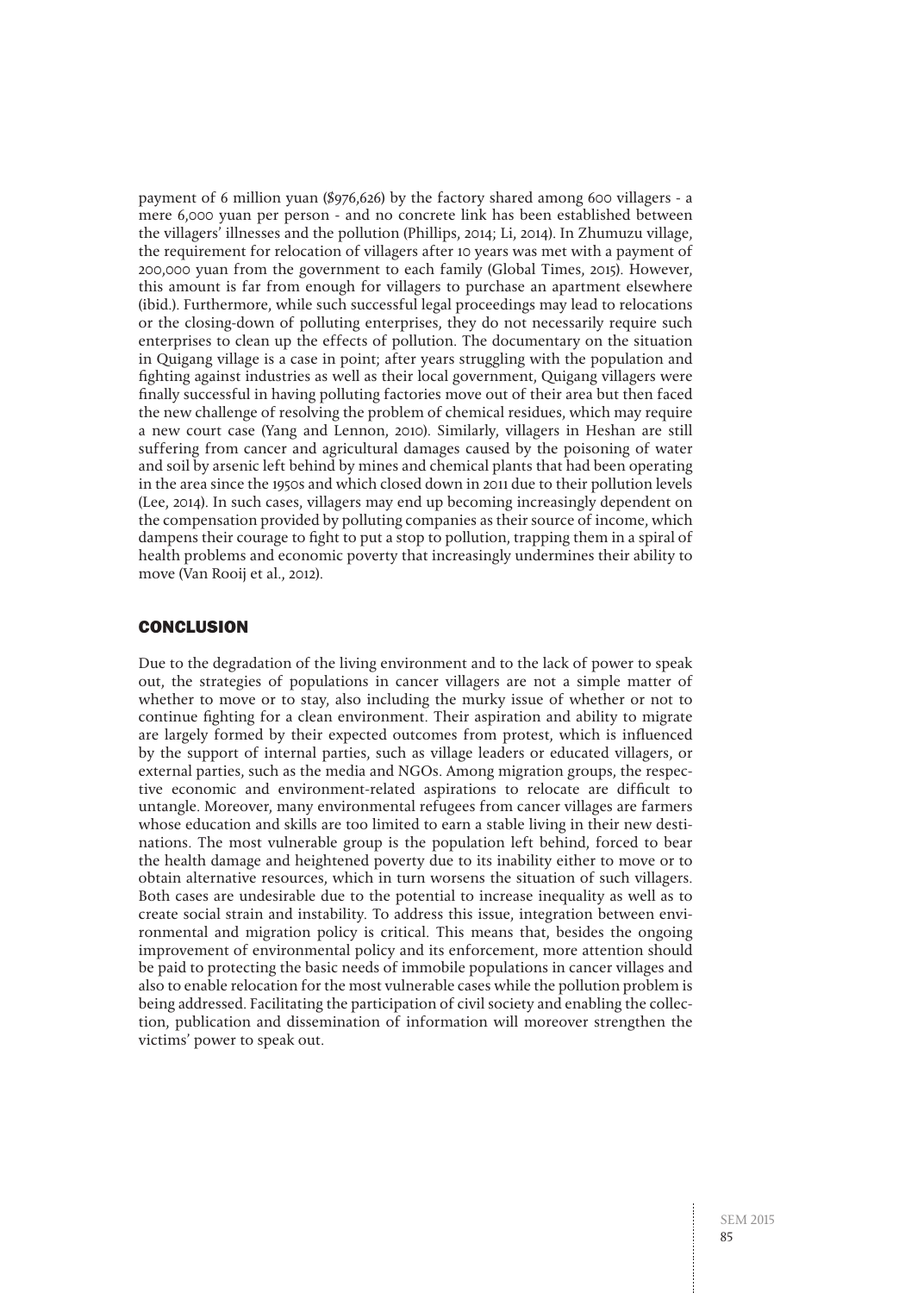## REFERENCES

#### **Books:**

- Lester R. Brown, 2011, Chapter 6. Environmental Refugees: The Rising Tide. World on the Edge: How to Prevent Environmental and Economic Collapse. US: W.W. Norton & Company
- Economy E.C., 2004, The River Runs Black. USA: Cornell U. Press 2004.
- J.R.Contreras, 2008, Cancer Clusters: Challenges in Rural Areas. The Effectiveness of Current Policies, Methods, Resources, and Impact on Small Area Analysis. USA: U. of Utah.
- Liu L., 2013, Environmental policy is Social Policy – Social Policy is Environmental Policy. USA: Wallimann, Isidor ed: 2013. Ch.9. Chinese Model Cities and Cancer Villages: Where Environmental Policy Is Social Policy.
- Yang & Dafang Zhuang, 2014, Atlas of the Huai River Basin Water Environment : Digestive Cancer Mortality. PRC: Yang, Gonghuan, Zhuang, Dafang.
- **Articles:**
- Admin et al., 2010, Epidemiologic Mapping of Florida Childhood Cancer Clusters. [online] Available at: [http://](http://uwf.edu/ramin/pediatric%20blood%20and%20cancer%20article.pdf) [uwf.edu/ramin/pediatric%20blood%20](http://uwf.edu/ramin/pediatric%20blood%20and%20cancer%20article.pdf) [and%20cancer%20article.pdf](http://uwf.edu/ramin/pediatric%20blood%20and%20cancer%20article.pdf) (viewed April, 2015)
- Bates D.C., 2002, Environmental refugees? Classifying Human Migrations Caused by Environmental Change, Population and Environment, 23(5), p. 465-477
- Black and Collyer, 2014, Populations 'trapped' at times of crisis, Forced Migration Review, 45
- Carr E.R., 2004, Placing the environment in migration: environment, economy, and power in Ghana's Central Region, Environment and Planning, 37(5), p. 925-946
- Chen J., 2007, Rapid Urbanization in China: A Real Challenge to Soil Protection and Food Security, CATENA, 69(1), p. 1-15.
- Chuanmin Y. and Qianhua F., 2006, A Village of Death and Its Hopes for the Future, China Rights Forum, 1, p. 25-29
- Dasgupta S. et al, 2002, Confronting the Environmental Kuznets Curve, The Journal of Economic Perspectives, 16 (1), p.147-168
- El Hinnawi, E., 1985, Environmental Refugees. Nairobi, Kenya: United Nations Environmental Programme
- Gong P. et al, 2012, Urbanisation and Health in China, The Lancet, 379 (9818), pp. 843-852
- Grossman and Krueger, 1995, Economic Growth and the Environment, The Quarterly Journal of Economics, 110(2), p. 353-377
- Jonsson G., 2011, Non-migrant, sedentary, immobile, or 'left behind'? Reflections on the absence of migratioin. International Migration Institute, 39
- Kuznets, S., 1955, Economic growth and income inequality. American Economic Review, 49, p. 1-28
- Liu L., 2010, Made in China: Cancer Villages. Environment Science and Policy for Sustainable Development. [online] Available at: <[http://www.](http://www.environmentmagazine.org/Archives/Back%20Issues/March-April%202010/made-in-china-full.html) [environmentmagazine.org/Archives/](http://www.environmentmagazine.org/Archives/Back%20Issues/March-April%202010/made-in-china-full.html) [Back%20Issues/March-April%202010/](http://www.environmentmagazine.org/Archives/Back%20Issues/March-April%202010/made-in-china-full.html) [made-in-china-full.html](http://www.environmentmagazine.org/Archives/Back%20Issues/March-April%202010/made-in-china-full.html)> (viewed April, 2015)
- Liu L., 2013, Geographic approaches to resolving environmental problems in search of the path to sustainability: The case of polluting plant relocation in China. Applied Geography 45, p. 138-146
- Lora-Wainwright A., 2010, An Anthropology of 'Cancer Villages': villagers' perspectives and the politics of responsibility, Contemporary China, 19(63), p. 79-99
- Lora-Wainwright A., 2015, Health, illness and welfare in rural China, School of Interdisciplinary Area Studies, Social Sciences Division, [online] Available at: <[http://www.](http://www.area-studies.ox.ac.uk/health-illness-and-welfare-rural-china-anna-lora-wainwright) [area-studies.ox.ac.uk/health-illness](http://www.area-studies.ox.ac.uk/health-illness-and-welfare-rural-china-anna-lora-wainwright)[and-welfare-rural-china-anna-lora](http://www.area-studies.ox.ac.uk/health-illness-and-welfare-rural-china-anna-lora-wainwright)[wainwright>](http://www.area-studies.ox.ac.uk/health-illness-and-welfare-rural-china-anna-lora-wainwright) (viewed April, 2015)
- Lora-Wainwright A. and Chen, 2015, China's cancer villages: contested evidence and the politics of pollution (unpublished manuscript) (on file with author)
- Lora-Wainwright A., Zhang Y., Wu Y. and Van Rooij B. (2012), [Learning to](http://dx.doi.org/10.1086/666582)  [live with pollution: the making of](http://dx.doi.org/10.1086/666582)  [environmental subjects in a Chinese](http://dx.doi.org/10.1086/666582)

[industrialized village.](http://dx.doi.org/10.1086/666582) The China Journal, 68(July 2012), p. 106-124

- McBeath J.H. et al, 2014, Environmental Pollution, Cancer Villages and the State's Response. American Association for Chinese Studies, [online] Available at: <[http://](http://aacs.ccny.cuny.edu/2014conference/Papers/Jenifer%20McBeath.pdf) [aacs.ccny.cuny.edu/2014conference/](http://aacs.ccny.cuny.edu/2014conference/Papers/Jenifer%20McBeath.pdf) [Papers/Jenifer%20McBeath.pdf>](http://aacs.ccny.cuny.edu/2014conference/Papers/Jenifer%20McBeath.pdf) (viewed April, 2015)
- MEP, 2011, The 12th Five-Year Plan for the Environmental Health Work of National Environmental Protection. Ministry of Environmental Protection of the People's Republic of China. [online] Available at: <http://english.mep. gov.cn/Plans\_Reports/12plan/201201/ P020120110355818985016.pdf> (viewed April, 2015)
- Panayotou T., 1997, Demystifying the Environmental Kuznets Curve : Turning a Black Box into a Policy Tool, Environment and Devvelopment Economics, 2 (4)
- Perout A., 1995, Environmental Refugees: Defining Environmental Migrants and Long-Term solution to Deal with Environmental Migration. Concordia University. [online] Availble at: [http://spectrum.library.](http://spectrum.library.concordia.ca/114/1/MM05105.pdf) [concordia.ca/114/1/MM05105.pdf](http://spectrum.library.concordia.ca/114/1/MM05105.pdf) (viewed April, 2015)
- Quan Z. X., 1991, Urbanisation in China, Urban Studies, 28 (1), p. 41-51
- Tilt B., 2013, Industrial Pollution and Environmental Health in Rural China: Risk, Uncertainty and Individualization, The China Quarterly, 214, p.283-301
- Van Rooij B. et al, 2012, The compensation trap – The limits of Community Based Pollution Regulation in China, Pace Environmental Law Review, 31(3). [online] Available at: < http://digitalcommons. pace.edu/cgi/viewcontent. cgi?article=1703&context=pelr > (viewed April, 2015)
- Watts J., 2008, China's Environmental Health Challenges, The Lancet, 372(9648), p. 1451-1452
- Yu J., Zhang S., 2009, The Chinese
- Cancer Village Phenomenon and